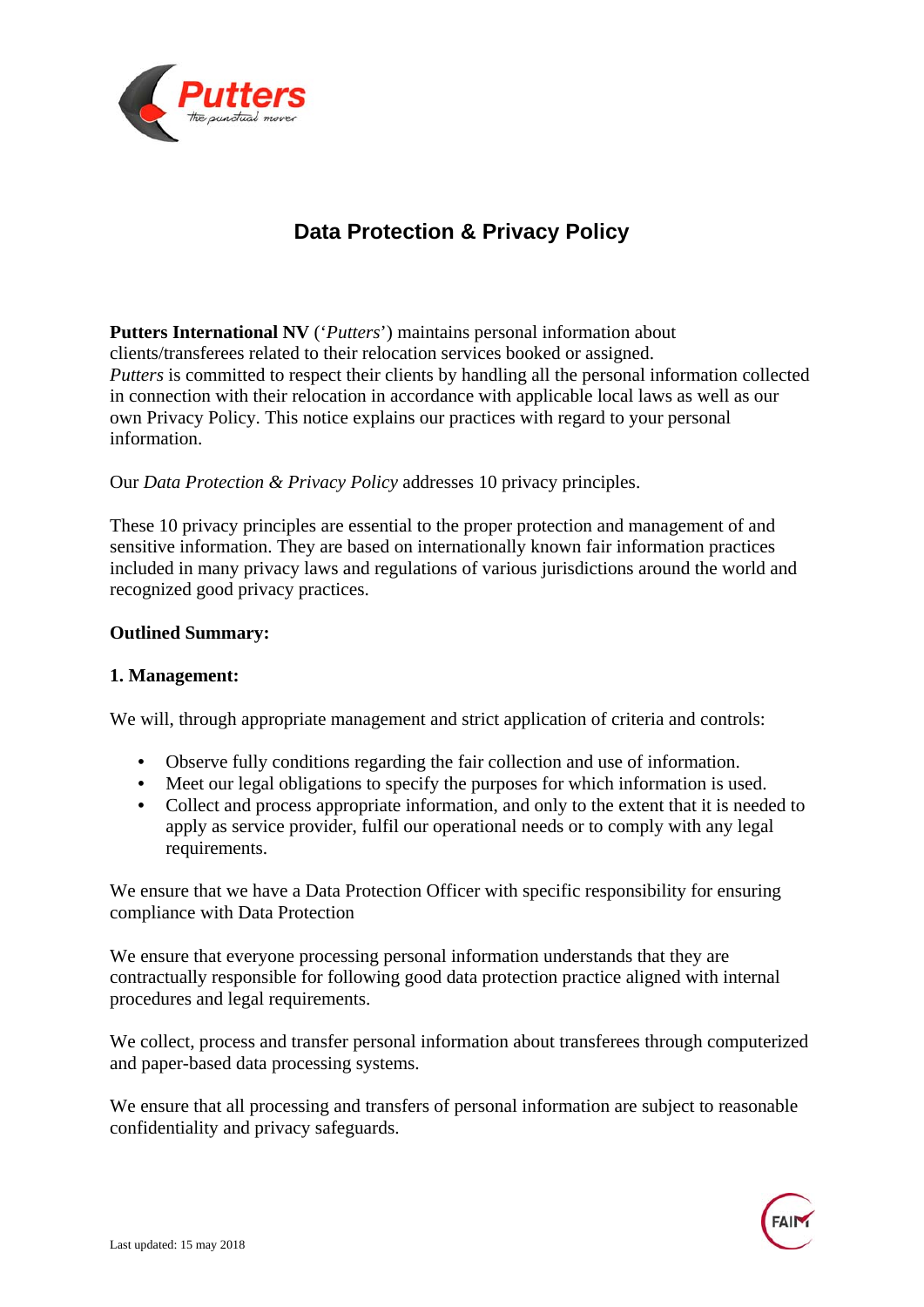

# **2. Notice:**

We provide notice about our Policies and Terms & Conditions on our website in the bottom section.

We are committed to respect transferees by handling all their personal information collected in connection with their current and future relocation needs in accordance with applicable law as well as our own Privacy Policies.

We only process personal information to accommodate the transferee with their respective relocation. We may process sensitive information if it is needed to guarantee good service, for business objectives or if it is required to comply with applicable law.

In general personal and/or sensitive information will not be collected, processed or transferred, except where adequate privacy protection mechanisms are in place.

#### **3. Choice and consent:**

By confirming our Relocation Quotation and booking Putters services you give your explicit consent with respect to the collection, use, and disclosure of personal information as described in this notice. Explicit consent here means you were clearly presented with an option to agree or disagree with the collection, use, or disclosure of personal information.

#### **4. Collection:**

We shall obtain and process personal data fairly and in accordance with statutory and other legal obligations. We collect personal information for the sole purposes to accommodate the transferee before, during and after their relocation procedure.

Personal information can be collected from the transferee, his family members, his employer and/or relocation/moving companies or origin/destination agents related to the relocation procedure in the widest sense.

#### **5. Use, retention, and disposal:**

We limit the use of personal information to the purpose of applying for and/or executing your relocation needs.

We retain personal information as long as necessary to fulfil the stated purposes or as required by law or regulations and thereafter appropriately dispose of such information.